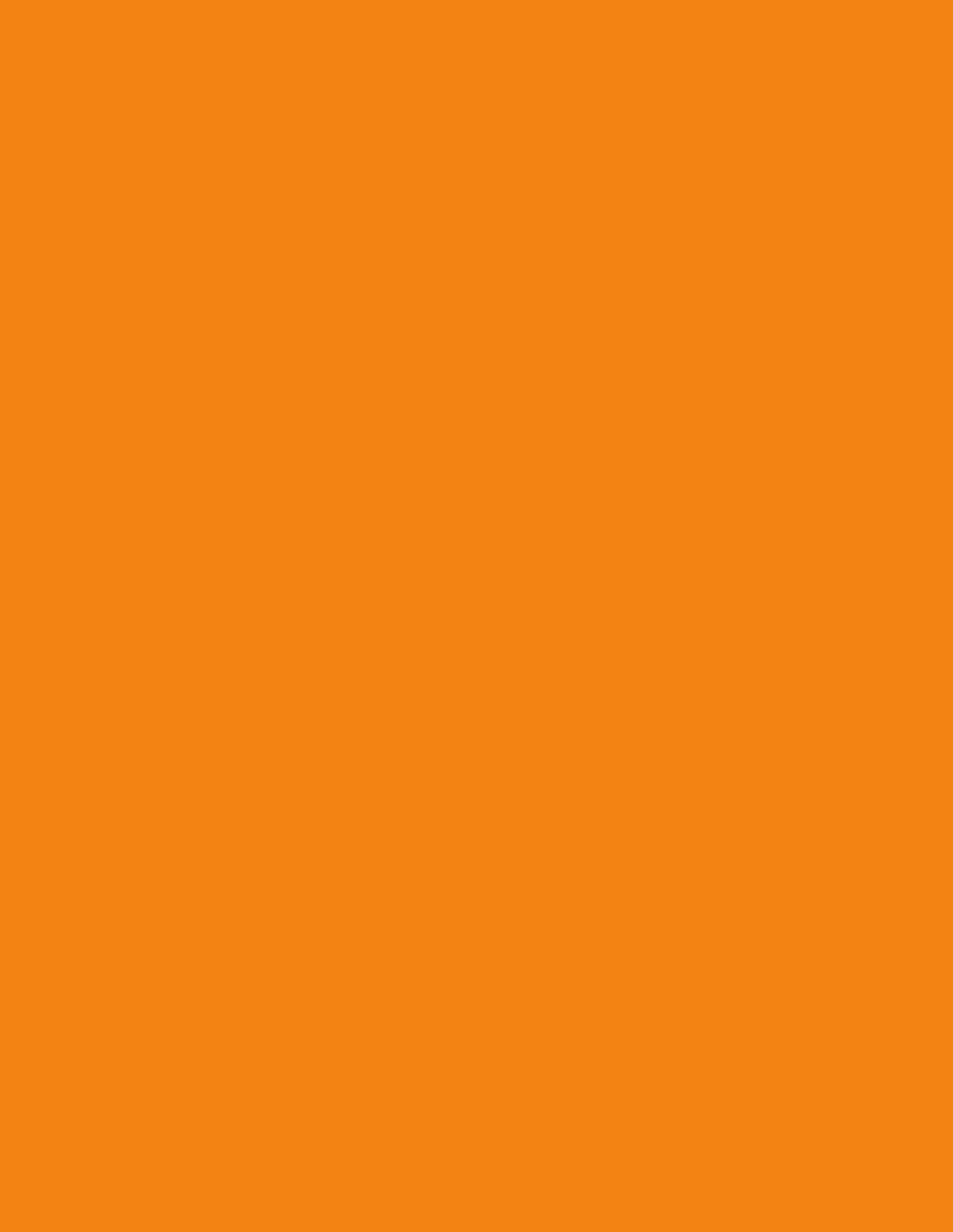# NORTHWEST ATLANTIC FISHERIES ORGANIZATION



## Scientific Council Studies Number 21

### Collection of Papers Related to Northern Cod and Seals in NAFO Divisions 2J and 3KL

Papers Presented to the Scientific Council – 1993

December 1994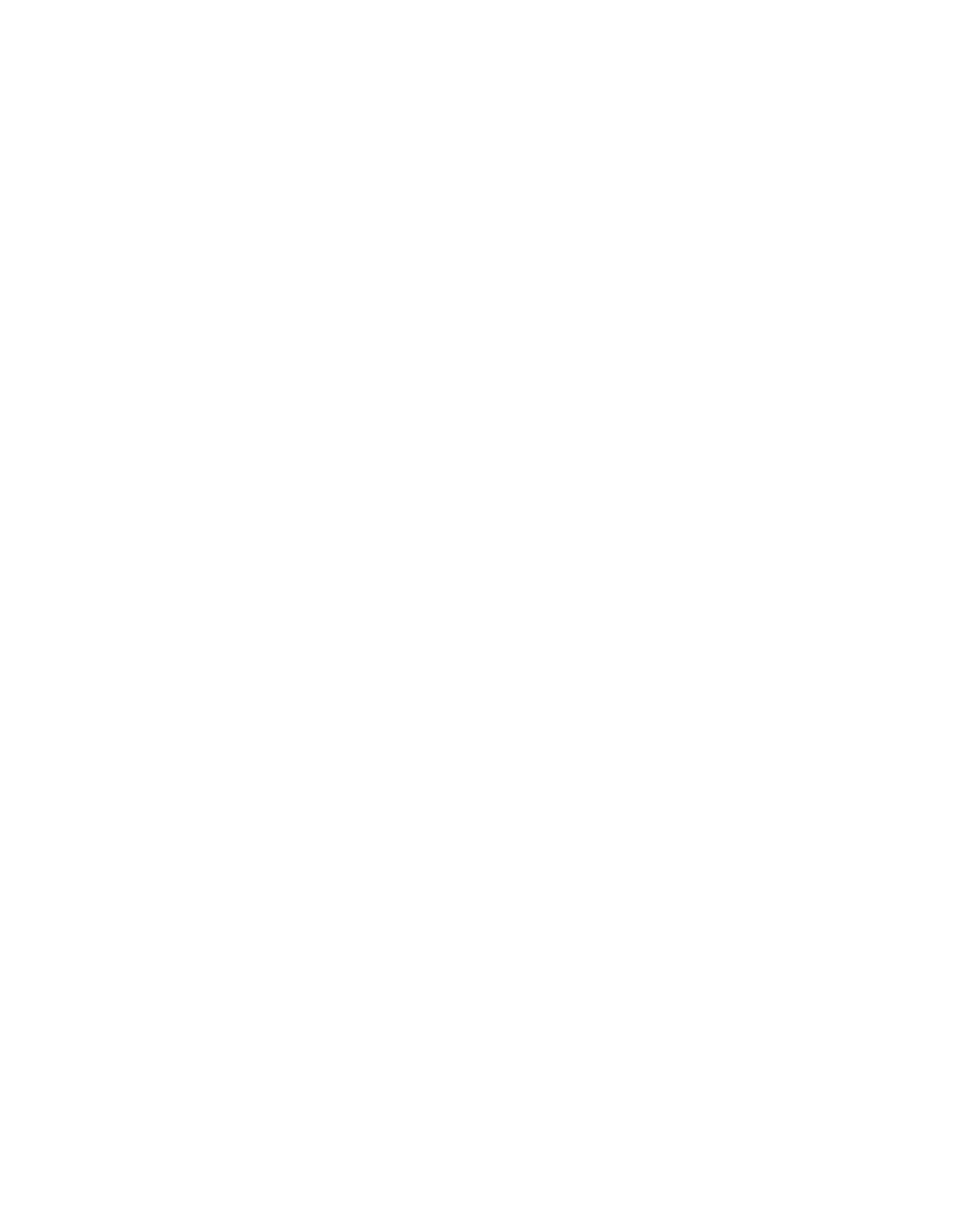### **Foreword**

In accordance with its mandate to disseminate information on fisheries research to the scientific community, the Scientific Council of NAFO publishes the Journal of Northwest Atlantic Fishery Science, which contains peer-reviewed primary papers and notes on original research, and NAFO Scientific Council Studies, which contains review papers of topical interest and importance.

At its meeting during 2–16 June 1993, the Scientific Council noted that a complete scientific review of results from the Northern Cod Science Program of Canada was scheduled for late-1994, and the coordinator of the Program, J. S. Campbell, should be invited to consider a NAFO publication for a collection of papers. The Council noted a group of papers dealing with Northern Cod presented at its June 1993 meeting appeared suitable for a single publication. At its meeting during 7–10 September 1993, the Council expressed its appreciation to J. S. Campbell for accepting this task, and the Secretariat undertook to complete the publication by the end of 1994.

This issue of NAFO Scientific Council Studies contains miscellaneous contributions nominated for publication by J. S. Campbell from research documents presented to the Scientific Council meetings. The 20 previous issues of NAFO Scientific Council Studies are listed on the inside back cover of this volume.

December, 1994 **T. Amaratunga, Editor** NAFO Scientific Council Studies Northwest Atlantic Fisheries Organization P. O. Box 638 Dartmouth, Nova Scotia Canada B2Y 3Y9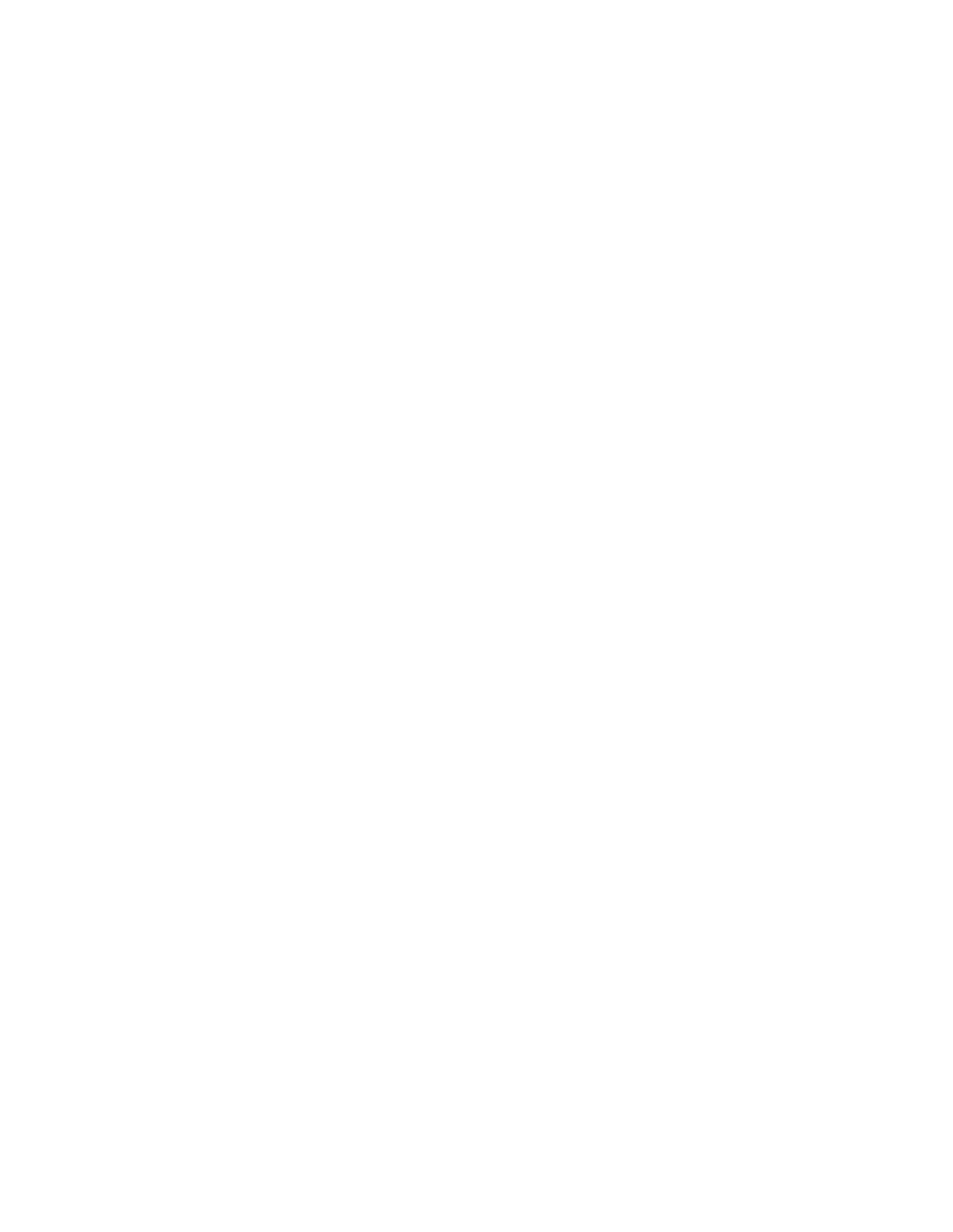### **Contents**

|                                                                                                                                                                             | $\overline{7}$ |
|-----------------------------------------------------------------------------------------------------------------------------------------------------------------------------|----------------|
| TEMPLEMAN, Wilfred. Variances of Vertebral Sample Frequencies in Atlantic Cod (Gadus                                                                                        | 9              |
| COLBOURNE, E. Oceanographic Conditions During the Annual Autumn Groundfish Survey in                                                                                        | 19             |
| ATKINSON, D. B. Some Observations on the Biomass and Abundance of Fish Captured<br>During Stratified-Random Bottom Trawl Surveys in NAFO Divisions 2J and 3KL, Autumn 1981- | 43             |
| SHELTON, P. A., and M. J. MORGAN. An Analysis of Spawner Biomass and Recruitment of Cod                                                                                     | 67             |
| MORGAN, M. J., C. A. BISHOP, and J. W. BAIRD. Temporal and Spatial Variation in Age and                                                                                     | 83             |
| DALLEY, E. L., and J. T. ANDERSON. Distribution and Abundance of Demersal Juvenile Cod<br>(Gadus morhua) from Inshore to Offshore Locations on the Northern Grand Bank and  | 91             |
| BISHOP, C. A., and J. W. BAIRD. Spatial and Temporal Variability in Condition Factors of                                                                                    | 105            |
|                                                                                                                                                                             | 115            |
| STENSON, G. B., and D. J. KAVANAGH. Distribution of Harp and Hooded Seals in Offshore                                                                                       | 121            |
| LAWSON, J. W., G. B. STENSON, and D. G. McKINNON. Diet of Harp Seals (Phoca groenlandica)                                                                                   | 143            |
|                                                                                                                                                                             | 155            |
|                                                                                                                                                                             | 161            |
|                                                                                                                                                                             | 163            |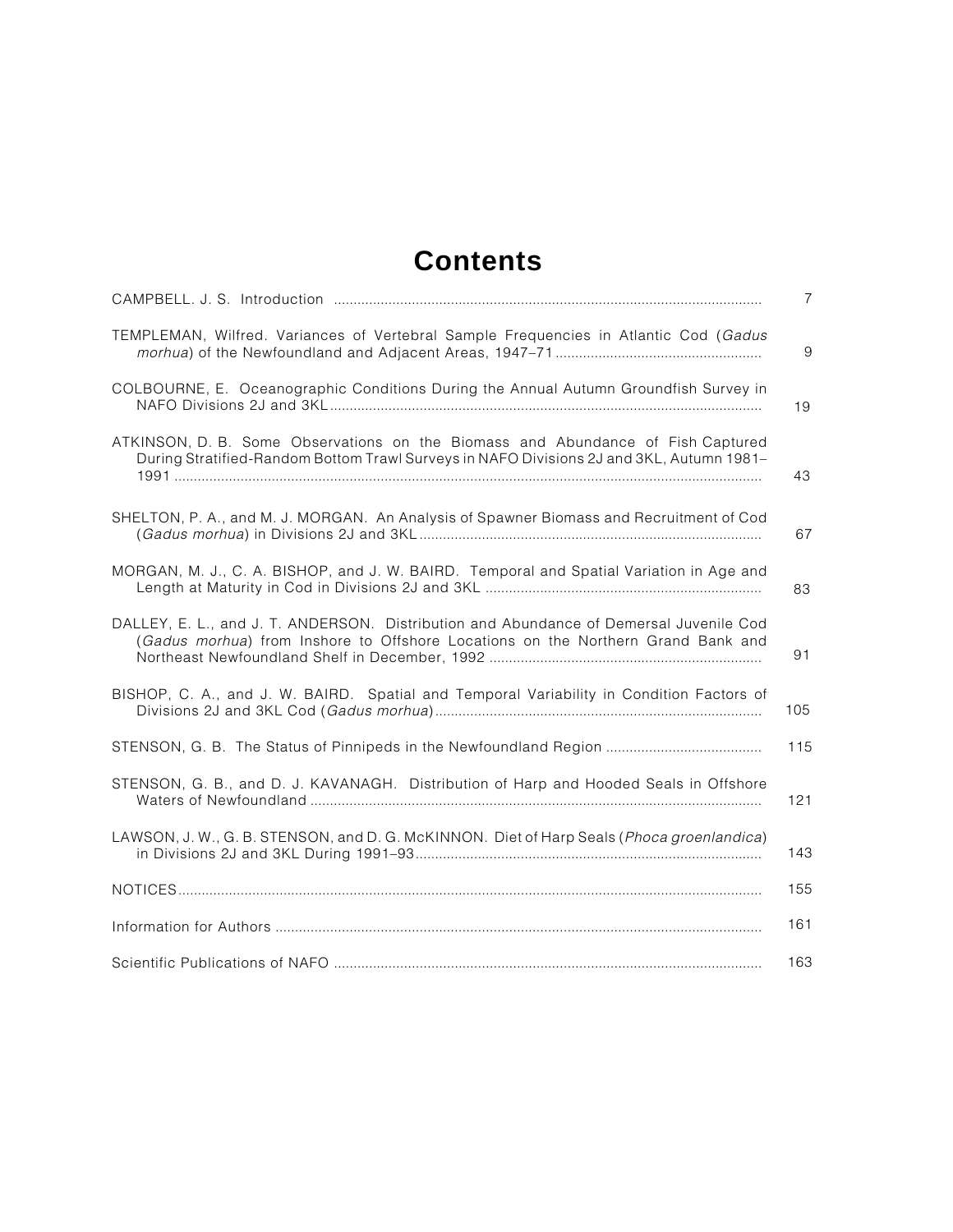